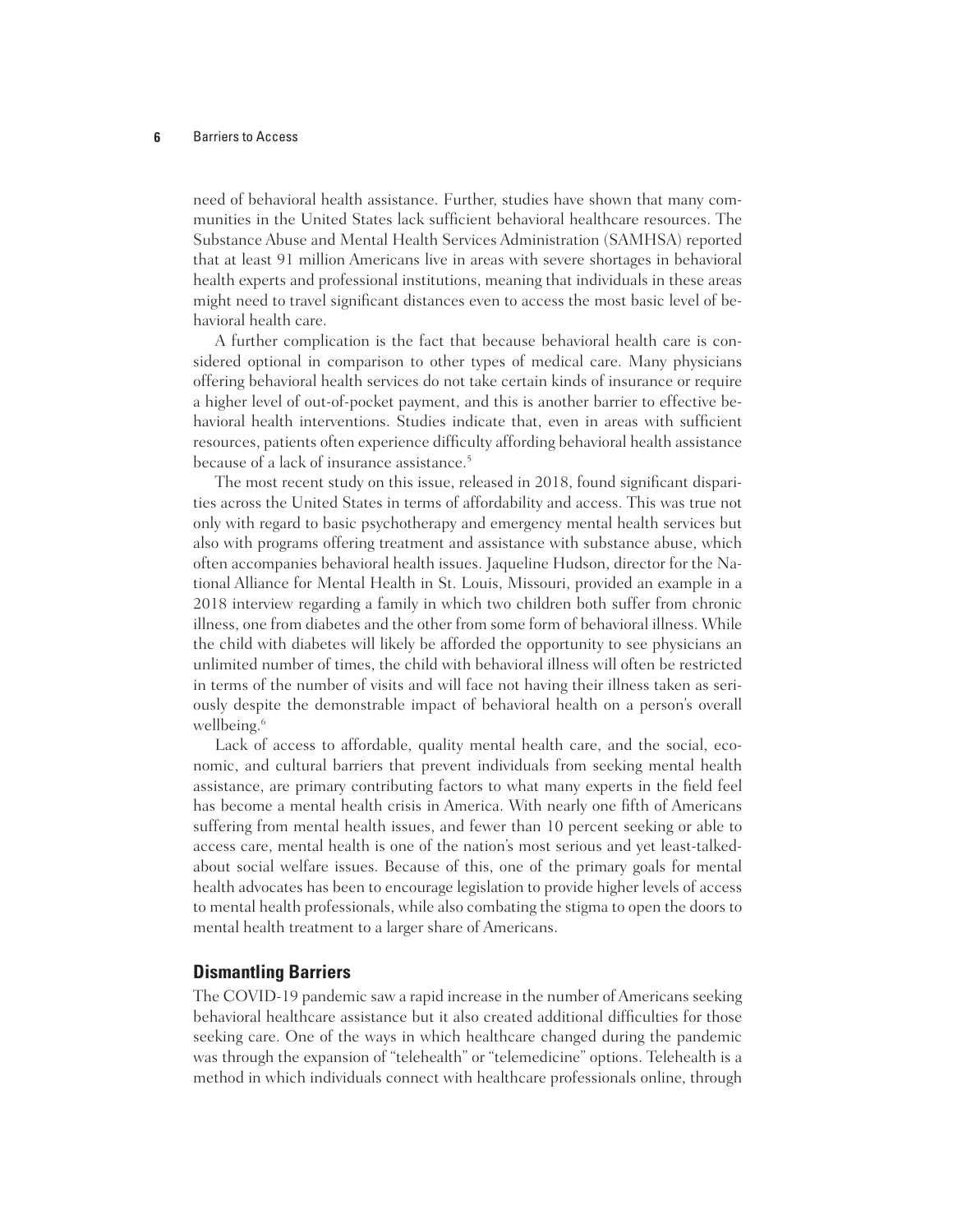## **Increasing Access to Quality Mental Health Care Through Telepsychiatry**

By Tracy K. Mullare *Psychiatric Times*, September 20, 2021

The United States has been experiencing a critical shortage in access to mental health for years now. According to a 2018 study from the National Council for Mental Wellbeing, 38% of Americans seeking care had to wait longer than a week for necessary mental health treatments, and 46% either knew someone who had to drive an hour round trip to seek treatment or had experienced that challenge themselves.<sup>1</sup>

These challenges go hand in hand with our ongoing national psychiatrist shortage. According to the National Council for Mental Wellbeing's exhaustive 2017 report, by 2025, between 6090 and 15,600 additional psychiatrists would need to be added to the workforce to meet projected demand.<sup>2</sup> Those statistics could paint an even more drastic picture when taking into account the national mental health crisis brought on by the COVID-19 pandemic—particularly its effect on children.

## **Current Inequities in High-Quality Care Access**

The current state of behavioral health boils down to this: we are in a crisis of access to care. However, while demand for care exceeds workforce supply nationwide, there are communities and specific demographics that are disproportionately impacted by access issues. The National Council report on the shortage found that 55% of counties across the US had no current practicing psychiatrists, and 43 of 50 states experienced a severe shortage in psychiatrists specializing in child and adolescent care.<sup>2</sup>

Currently, the system is so overwhelmed that patients have to wait months to access a clinician. While rural areas are still especially underserved, areas with an abundance of mental health practitioners have also been overwhelmed during the pandemic. This situation can be discouraging for families because when they do reach out for care, they do not get called back—or they do not know who to call.

## **COVID-19's Impact on Children's Mental Health**

According to the American Academy of Pediatrics, 1 in 5 children or adolescents in the US have a diagnosable mental illness that requires some form of intervention

From *Psychiatric Times*, September 20 © 2021. Reprinted with permission. All rights reserved.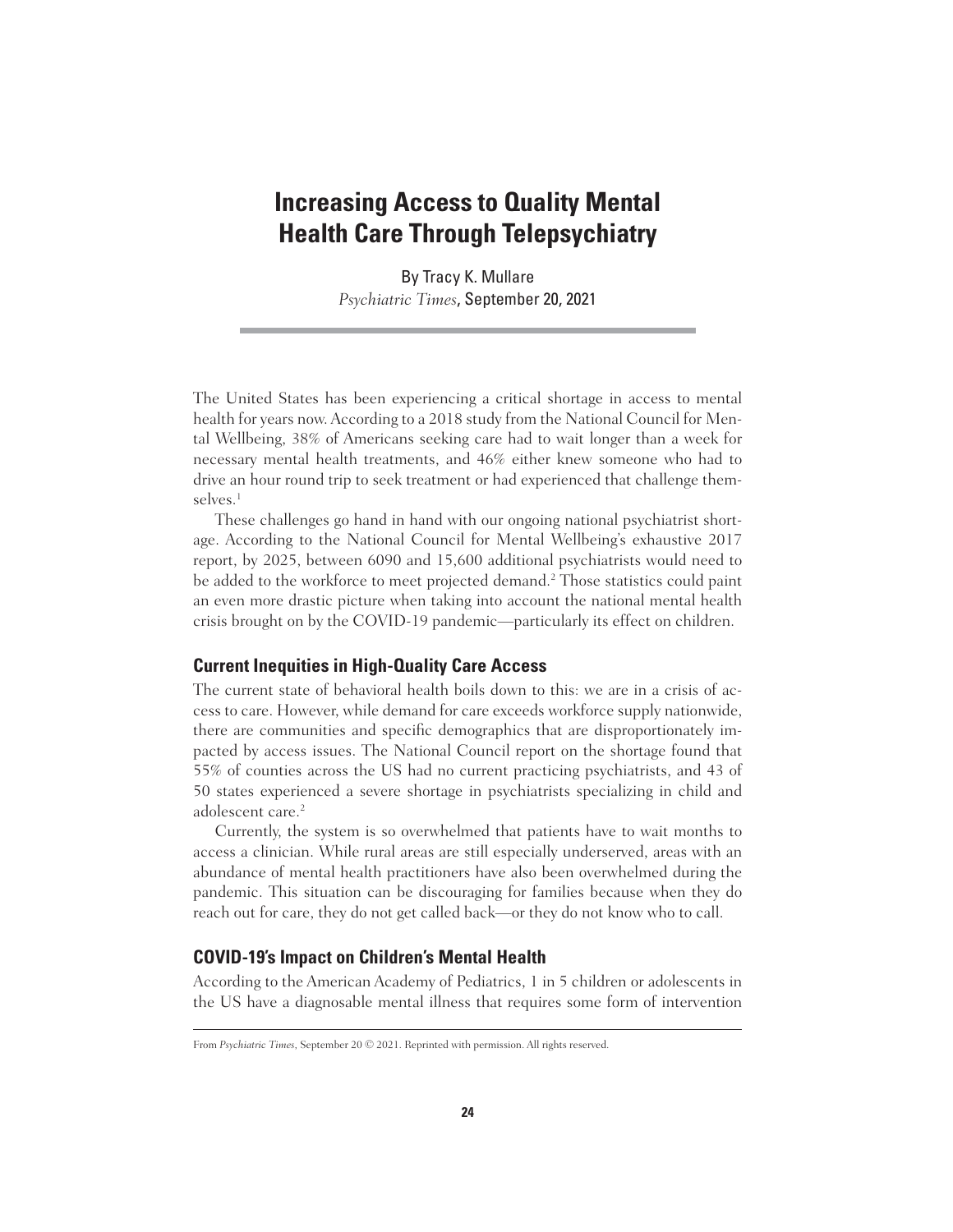learning disorder and childhood-onset schizophrenia are not comparable diagnostically, by way of functional impairment or in the intensity of intervention required.

## **Some youth are clearly reporting heightened negative effects of the pandemic on their social, personal and educational lives.**

Contributing to the con-

fusion about prevalence, parent or self-report scales often used in survey research reduce complex mental disorders to nonspecific, global ratings or a screening checklist of symptoms that are mistaken for being diagnostic. Summary reports may cite results of broad ratings of youth mental health, and even some peer-reviewed publications equate single-item queries such as "How is your child's overall mood?" with diagnoses like depression and anxiety. Such studies contribute to the inflammatory rhetoric pervasive in press reports of youth mental health.

## **Measuring COVID-19's Impact**

With this brief historical context in mind, estimating the measured impact of the COVID-19 pandemic on youth mental health becomes even more difficult. Individual and meta-analysis studies are starting to appear in droves, and though helpful and informative, many are pre-prints (not peer-reviewed), very few use Canadian samples and many do not use longitudinal comparison samples before and during COVID-19.

Almost nonexistent are peer-reviewed studies that published reliable estimates of pre-COVID-19 youth mental health and used clinically valid measures to do so. However, some notable exceptions include a study with Québec and Ontario adolescents and another with young adults in Québec, both of which found only modest increases in mental disorders like anxiety and depression during COVID-19 compared to pre-COVID estimates.

Our COVID-19 Student Well-being and Resiliency Study of over 1,500 Alberta students ages 12-18 during the last school year confirms and adds to these recent Canadian studies. Students from multiple school divisions completed an online survey at separate times (September and December 2020, March and June 2021) about COVID-19 concerns, their levels of stress, behavioural and adaptive functioning and resiliency.

When schools reopened in September 2020, student functioning in these areas was generally found to be below the threshold of any clinical concern or risk. In short, youth were doing OK, but we wondered how this might change over the school year.

Comparing early to late school year, our Wave 4 data (June 2021) indicate the percentage of students who self-reported their COVID-19 stress reactions in the "above clinical cut-off" range rose to 29.9 per cent from 23.5. Percentage of students' who self-reported negative affect (feelings like worry and sadness) in the "high risk" range increased to 25.2 per cent from 17.3 per cent. Interestingly, students who were "very" or "extremely" concerned about catching COVID-19 decreased slightly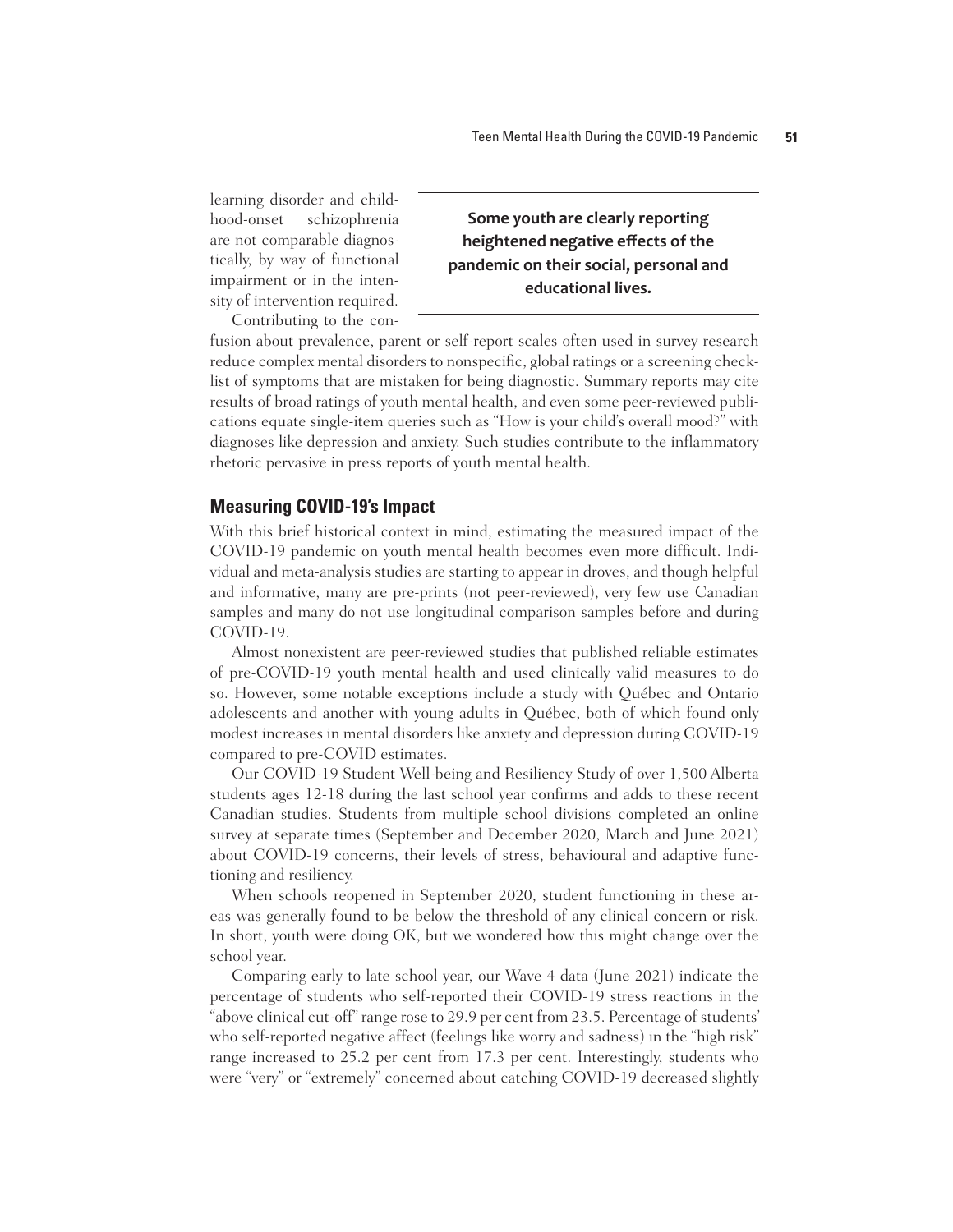of a protective impact during the early months of the pandemic on suicide rates, as I had discussed could be the case in an invited *JAMA* commentary I published last year before this data was available.<sup>3</sup>

We also may not understand the entire impact of COVID-19 on suicide deaths for the longer term, as suicide mortality data takes time to collect and analyze in a meaningful way, research into the specific drivers and protectors of risk takes time, and the pandemic is not over. Additionally, we know there can be a time lag in the manifestation of distress even months after the acuity of a traumatic or stressful period is over.

## **PT: July had the highest number of suicides in 2020. As we look to 2022, what can clinicians do to help prevent another summertime increase?**

**Moutier:** There may have been factors specific to 2020 at play, in light of the fact that March and April are typically the time of year when suicide rates are highest. It may have been that the early months of the pandemic from March to June, when the lockdown period was occurring, may have conferred a psychological girding of sorts with communal cohesion and feeling of being in it together that may have protected against the sudden changes in routines, employment, and sense of certainty. That said, clinicians should prioritize suicide prevention not only in the spring or summertime, but all year round! On an individual level, there a few steps clinicians can take to reduce suicide risk, including:

- Incorporate routine suicide and mental health screening/rating scales into their practice.
- Use the Safety Planning Intervention and Lethal Means Counseling as an ongoing practice with all patients who have any level of suicidal ideation or suicide risk factors.
- Become familiar with Counseling on Lethal Means, and practice this with patients during periods of increased suicide risk.
- Increase the frequency of outpatient visits or communication during periods of increased risk.
- Involve the patient's family in supportive actions to every extent possible with patient permission (for example, with helping make the home environment safe of lethal means).
- Have a referral list ready to go for CBT-, DBT- or CAMS-specific suicide riskreducing forms of therapy.
- Learn the data related to treatments including medications and suicide prevention. You can read more here.
- Use AFSP resources to help patients and families learn more (e.g., After an Attempt, Surviving a Suicide Loss, Have a #RealConvo).
- Advocate with the leadership of your health care organization to make suicide prevention a priority of the health system.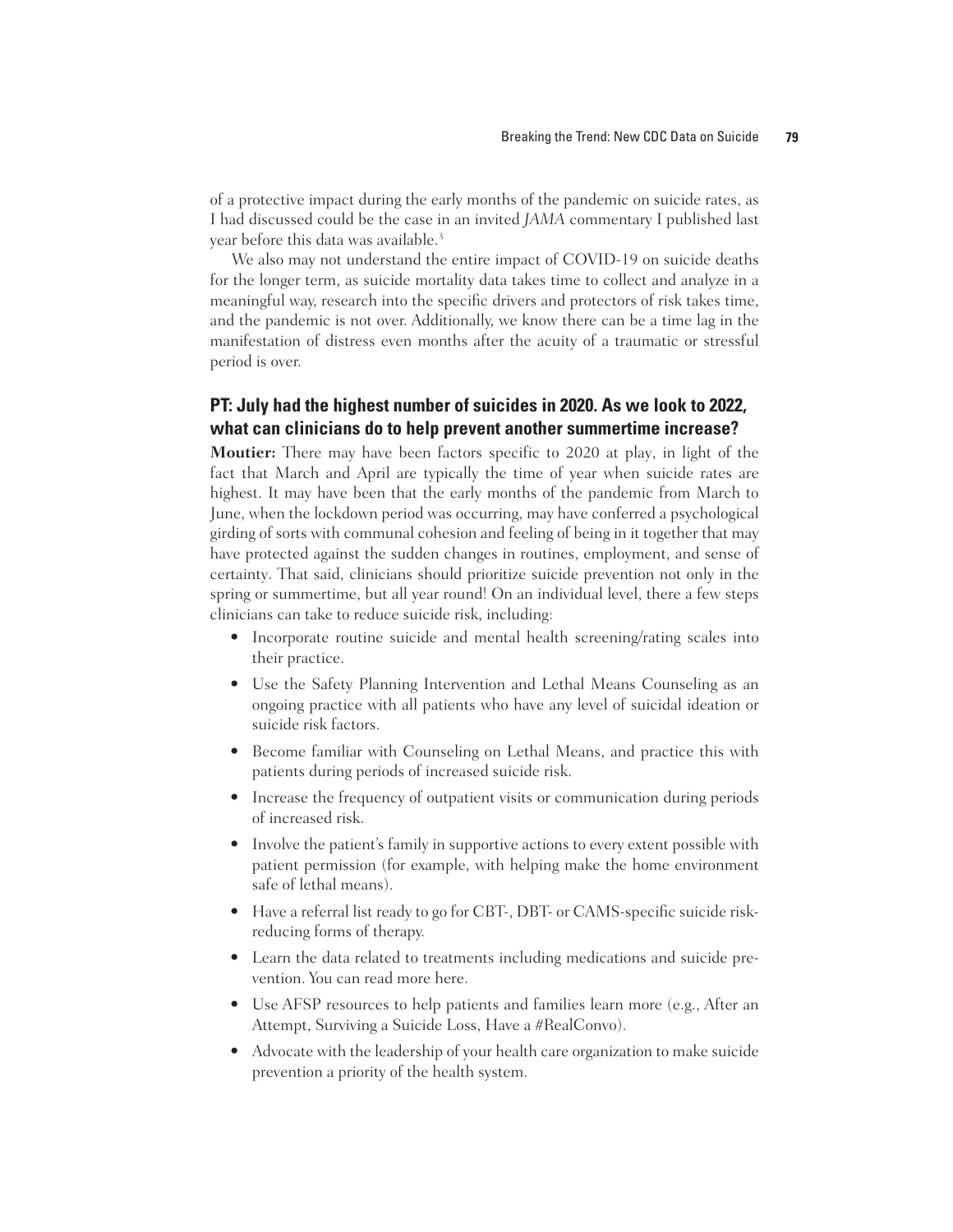# **Press Release: Rep. Porter Reintroduces Bill to Reduce Violence Against Individuals with Mental Illness and Disabilities**

By Katie Porter *US House of Representatives*, February 25, 2021

Congresswoman Katie Porter (CA-45), along with Congresswoman Ayanna Pressley (MA-07), Congressman Tony Cárdenas (CA-29), and Congresswoman Mary Gay Scanlon (PA-05), today reintroduced legislation to reduce violence against individuals with mental illness and disabilities. The Mental Health Justice Act would make it easier for state and local governments to send trained mental health professionals instead of police when 911 is called because an individual is experiencing a mental health crisis. Fifty-seven members joined Rep. Porter in introducing the bill, and companion legislation was introduced in the Senate by Senators Elizabeth Warren (MA), Amy Klobuchar (MN), and Cory Booker (NJ).

"We should be connecting people in crisis to care, not tossing them in jail," Congresswoman Porter said. "Mental illness is not a crime, and we have to stop treating it like one. Most police officers are not trained to care for individuals experiencing mental health crises, which too often tragically leads to unnecessary violence. I'm proud to reintroduce this legislation that would make our communities safer for all."

The Mental Health Justice Act would create a grant program to pay for hiring, training, salary, benefits and additional expenses for mental health provider first responder units. Grant recipients will receive technical assistance from experts through the Disability Rights Section of the Civil Rights Division at the Department of Justice (DOJ) and from the Substance Abuse and Mental Health Services Administration (SAMHSA). States and localities that choose to use their own funding for program costs would also be able to apply for access to this expertise.

The Treatment Advocacy Center estimates that 1 in 4 fatal police encounters involve someone with a severe mental illness, making the risk of death 16 times greater for these individuals than for others approached or stopped by law enforcement. Those who are arrested are often charged with minor, nonviolent offenses. As a result, jail and prison systems are overcrowded with thousands of individuals who would be far better served by other community resources.

"We should be sending culturally competent and trained mental health

From *US House of Representatives*, February 25 © 2021. Reprinted with permission. All rights reserved.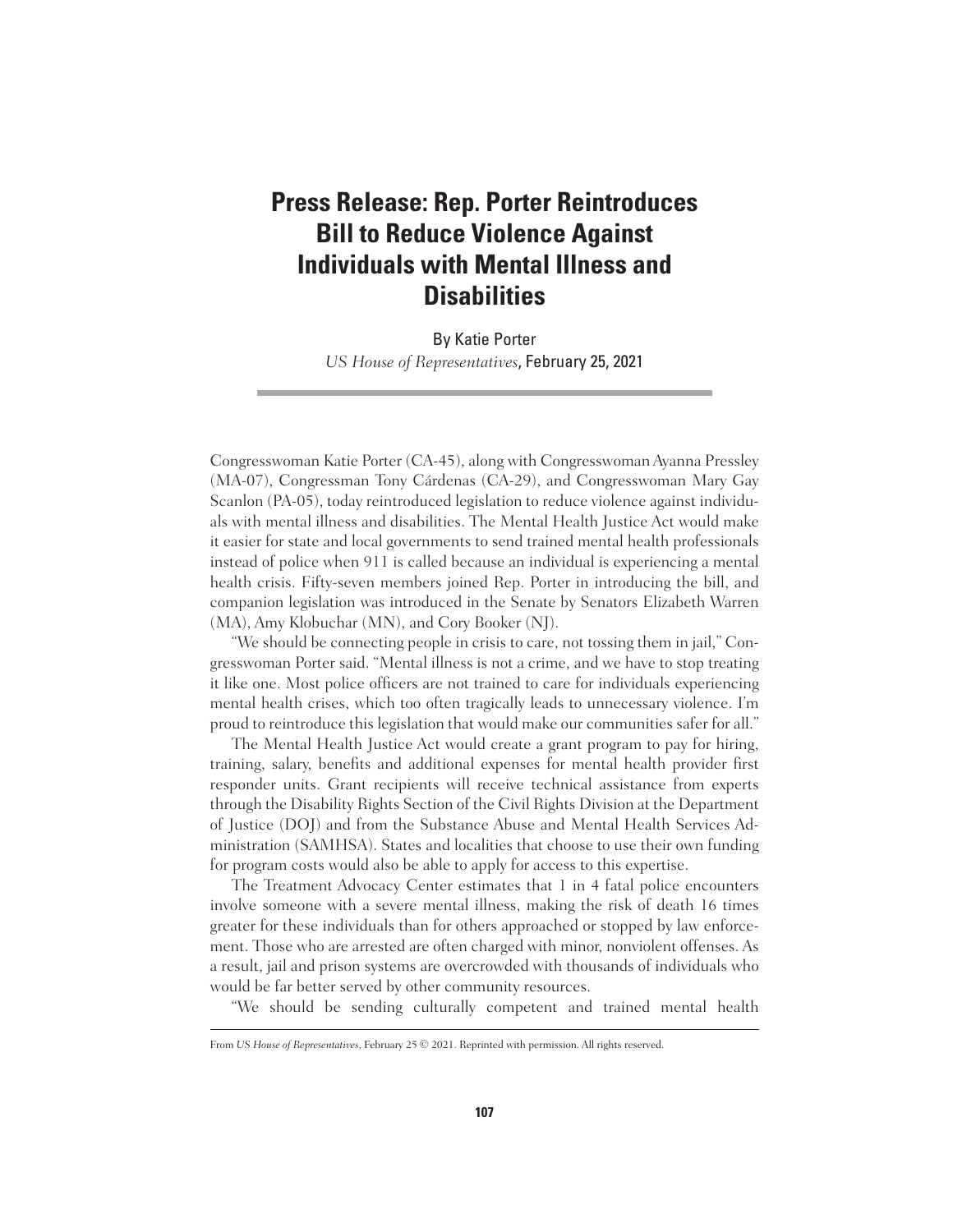## **144** The Politics of Behavioral Health

disorders? A 10-year follow-up study of young adults with ADHD. *J Am Acad Child Adolesc Psychiatry*. 2011;50(6):543-553. doi:10.1016/j.jaac.2011.01.021.

- 31. Zulauf CA, Sprich SE, Safren SA, Wilens TE. The complicated relationship between attention deficit/hyperactivity disorder and substance use disorders. *Curr Psychiatry Rep*. 2014;16(3):436. doi:10.1007/s11920-013-0436-6.
- 32. Nelson A, Galon P. Exploring the relationship among ADHD, stimulants, and substance abuse. *J Child Adolesc Psychiatr Nurs Off Publ Assoc Child Adolesc Psychiatr Nurses Inc*. 2012;25(3):113-118. doi:10.1111/j.1744- 6171.2012.00322.x.

## **Print Citations**

- **CMS:** National Institute of Drug Abuse. "Common Comorbidities with Substance Use Disorders Research Report. Part 1: The Connection Between Substance Use Disorders and Mental Illness." In *The Reference Shelf: Mental Health,* edited by Micah L. Issitt, 139- 144. Amenia, NY: Grey House Publishing, 2022.
- **MLA:** National Institute of Drug Abuse. "Common Comorbidities with Substance Use Disorders Research Report. Part 1: The Connection Between Substance Use Disorders and Mental Illness." *The Reference Shelf: Mental Health,* edited by Micah L. Issitt, Grey House Publishing, 2022, pp. 139-144.
- APA: National Institute on Drug Abuse. (2022). Common comorbidities with substance use disorders research report. Part 1: The connection between substance use disorders and mental illness. In Micah L. Issitt (Ed.), *The reference shelf: Mental health* (pp. 139-144). Amenia, NY: Grey House Publishing.